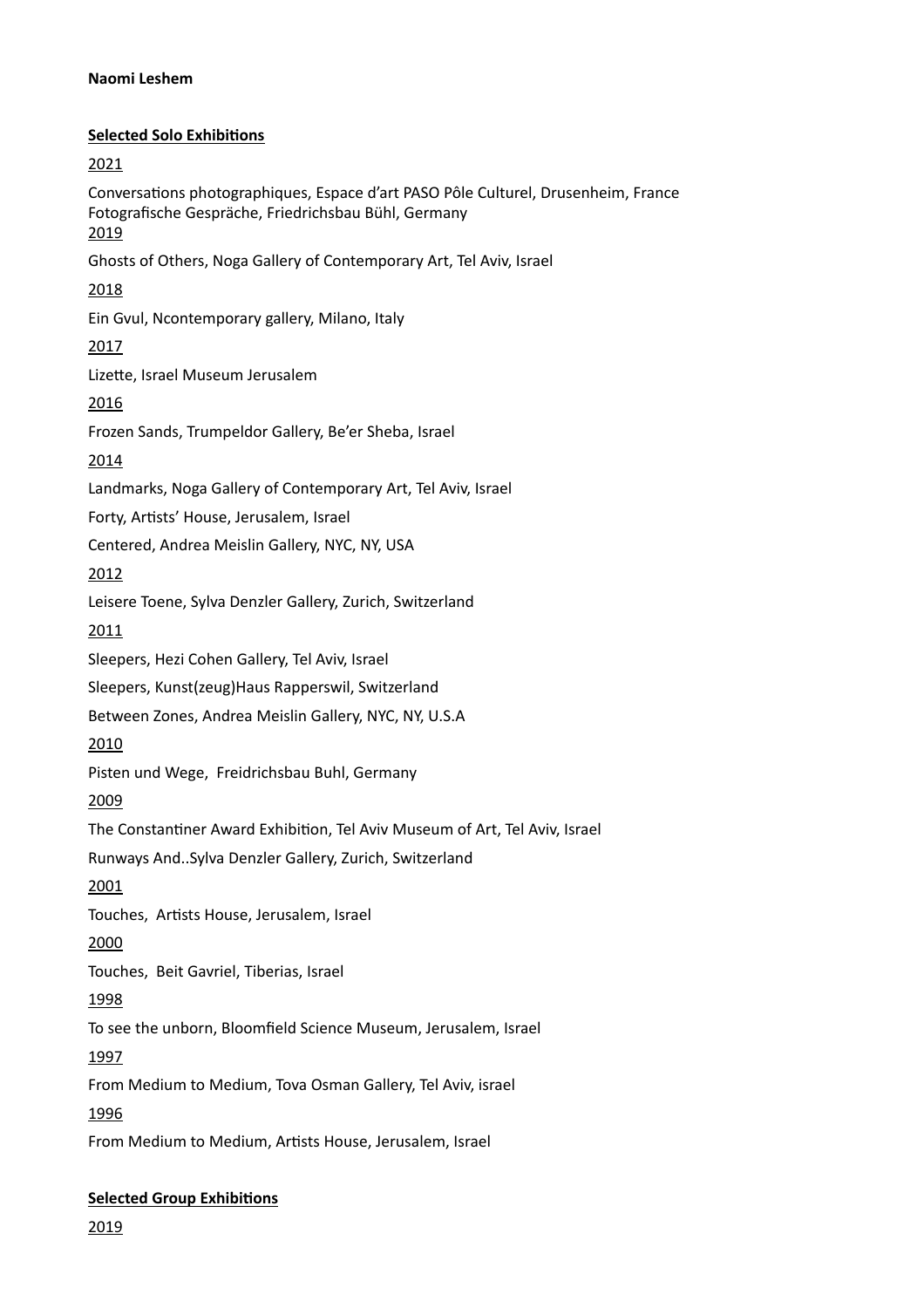Art Makes us Happy, Noga Gallery of Contemporary Art, Tel Aviv, Israel 2018 Mabul, Ashdod Museum of Art, Ashdod, Israel Tzurah, Jewish Museum, Casale Monferrato, Italy 2017 Operart, Noga Gallery of Contemporary Art, Tel Aviv, Israel Out of the Blue, Kunst(zeug)Haus Rapperswil, Switzerland 2016 No Fly Zone, Ncontemporary Gallery, Turin, Italy No Fly Zone, Ncontemporary Gallery, London, England 2015 Summerset, Noga Gallery of Contemporary Art, Tel Aviv, Israel 2014 Decadal Variations, Andrea Meislin Gallery, NYC, NY, USA Gastspiel, Museum Rietberg, Zurich, Switzerland Journeys, Israel Museum Jerusalem, Israel 2013 Stadtkunst**,** Gebert Stiftung fuer Kultur, Rapperswil, Switzerland Facts of Planning, On Space and Planning in Israel, Ministry of Interior, Jerusalem, Israel Perchance to Dream, Andrea Meislin Gallery, NYC, NY, USA Tra Due Mari, Ermanno Tedeschi Gallery, Tel Aviv, Israel 2012 Great Wide Open, Israel Museum, Jerusalem, Israel Random, Baad Gallery, Tel Aviv, Israel ParisPhoto, Paris, France Von Hier nach Dort, Vögele Kultur Zentrum, Pfäffikon, Switzerland Altered Space, Intrenational Photography Festival, Jaffa, Israel A Prayer is a Prayer is a Prayer, Andrea Meislin Gallery, NYC, NY, USA Summer Solstice, Andrea Meislin Gallery, NYC, NY, USAhe Memory Spaces, Beit Kaner, Rishon Lezion City Gallery, Israel Good Night, The Israel Museum Jerusalem, Jerusalem, Israel The Undertoad, The Center of Contemporary Art, Tel Aviv, Israel 2011 ParisPhoto, Paris, France Tina B. Art Festival, Prague, Czechoslovakia Recent Acquisitions Photography, Norton Museum of Art. Florida, USA Human Lanscape, Artists' House, Tel Aviv, Israel 2010 Project 3, 5 Positionen, Sylva Denzler Gallery, Zurich, Switzerland New in Photography- Recent Acquisitions, Israel Museum, Jerusalem, Israel 2008